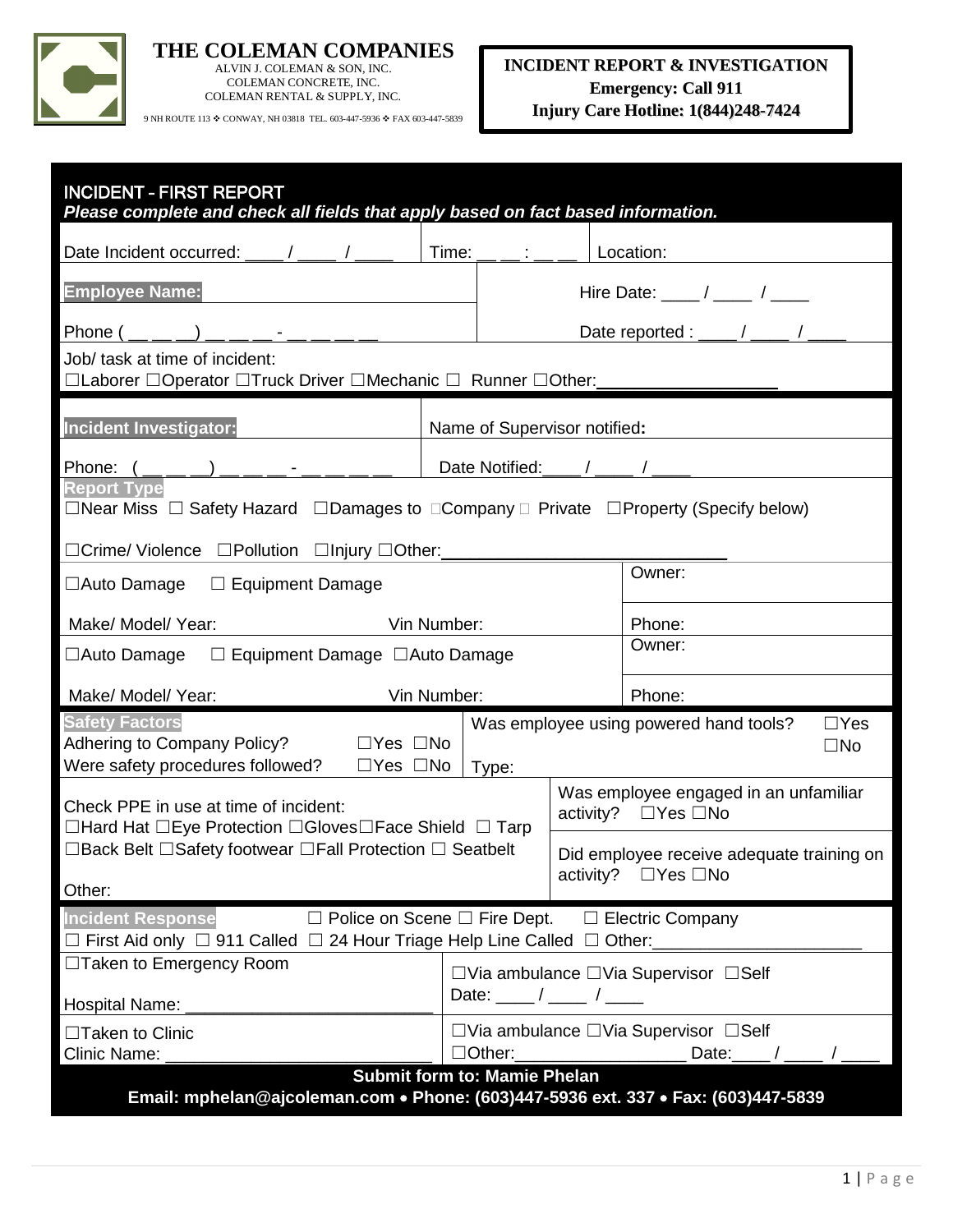

ALVIN J. COLEMAN & SON, INC. COLEMAN CONCRETE, INC. COLEMAN RENTAL & SUPPLY, INC.

9 NH ROUTE 113  $\spadesuit$  CONWAY, NH 03818 TEL. 603-447-5936  $\spadesuit$  FAX 603-447-5839

| <b>INCIDENT INFORMATION (Continued)</b><br>Outline WHO, WHAT, WHEN, WHERE, WHY, HOW                                                                                                                                                                                                                                                                                                                                                                                                                       |                            |  |  |
|-----------------------------------------------------------------------------------------------------------------------------------------------------------------------------------------------------------------------------------------------------------------------------------------------------------------------------------------------------------------------------------------------------------------------------------------------------------------------------------------------------------|----------------------------|--|--|
| <b>Employee Statement</b>                                                                                                                                                                                                                                                                                                                                                                                                                                                                                 | <b>Employee Name:</b>      |  |  |
| <b>Statement Date &amp; Time:</b>                                                                                                                                                                                                                                                                                                                                                                                                                                                                         | <b>Statement Taken By:</b> |  |  |
| Document the incident by outlining the following:<br>Who -all involved in incident and any specific role they played before/ after/ during the incident.<br>What- all factors involved in the incident.<br>When- identifies any relevant details that correlate the incident took place.<br>Where- provide specifics about the location of the incident.<br>Why- explanation of actions performed, before, after, or during / during time of the incident.<br>How- summary of how the incident took place |                            |  |  |
|                                                                                                                                                                                                                                                                                                                                                                                                                                                                                                           |                            |  |  |
|                                                                                                                                                                                                                                                                                                                                                                                                                                                                                                           |                            |  |  |
|                                                                                                                                                                                                                                                                                                                                                                                                                                                                                                           |                            |  |  |
|                                                                                                                                                                                                                                                                                                                                                                                                                                                                                                           |                            |  |  |
|                                                                                                                                                                                                                                                                                                                                                                                                                                                                                                           |                            |  |  |
|                                                                                                                                                                                                                                                                                                                                                                                                                                                                                                           |                            |  |  |
|                                                                                                                                                                                                                                                                                                                                                                                                                                                                                                           |                            |  |  |
|                                                                                                                                                                                                                                                                                                                                                                                                                                                                                                           |                            |  |  |
|                                                                                                                                                                                                                                                                                                                                                                                                                                                                                                           |                            |  |  |
|                                                                                                                                                                                                                                                                                                                                                                                                                                                                                                           |                            |  |  |
|                                                                                                                                                                                                                                                                                                                                                                                                                                                                                                           |                            |  |  |
|                                                                                                                                                                                                                                                                                                                                                                                                                                                                                                           |                            |  |  |
|                                                                                                                                                                                                                                                                                                                                                                                                                                                                                                           |                            |  |  |
| Please send any supporting documentation such as pictures, recordings, etc. to Mamie Phelan                                                                                                                                                                                                                                                                                                                                                                                                               |                            |  |  |
|                                                                                                                                                                                                                                                                                                                                                                                                                                                                                                           |                            |  |  |
| <b>Submit form to: Mamie Phelan</b>                                                                                                                                                                                                                                                                                                                                                                                                                                                                       |                            |  |  |

**Email: mphelan@ajcoleman.com Phone: (603)447-5936 ext. 337 Fax: (603)447-5839**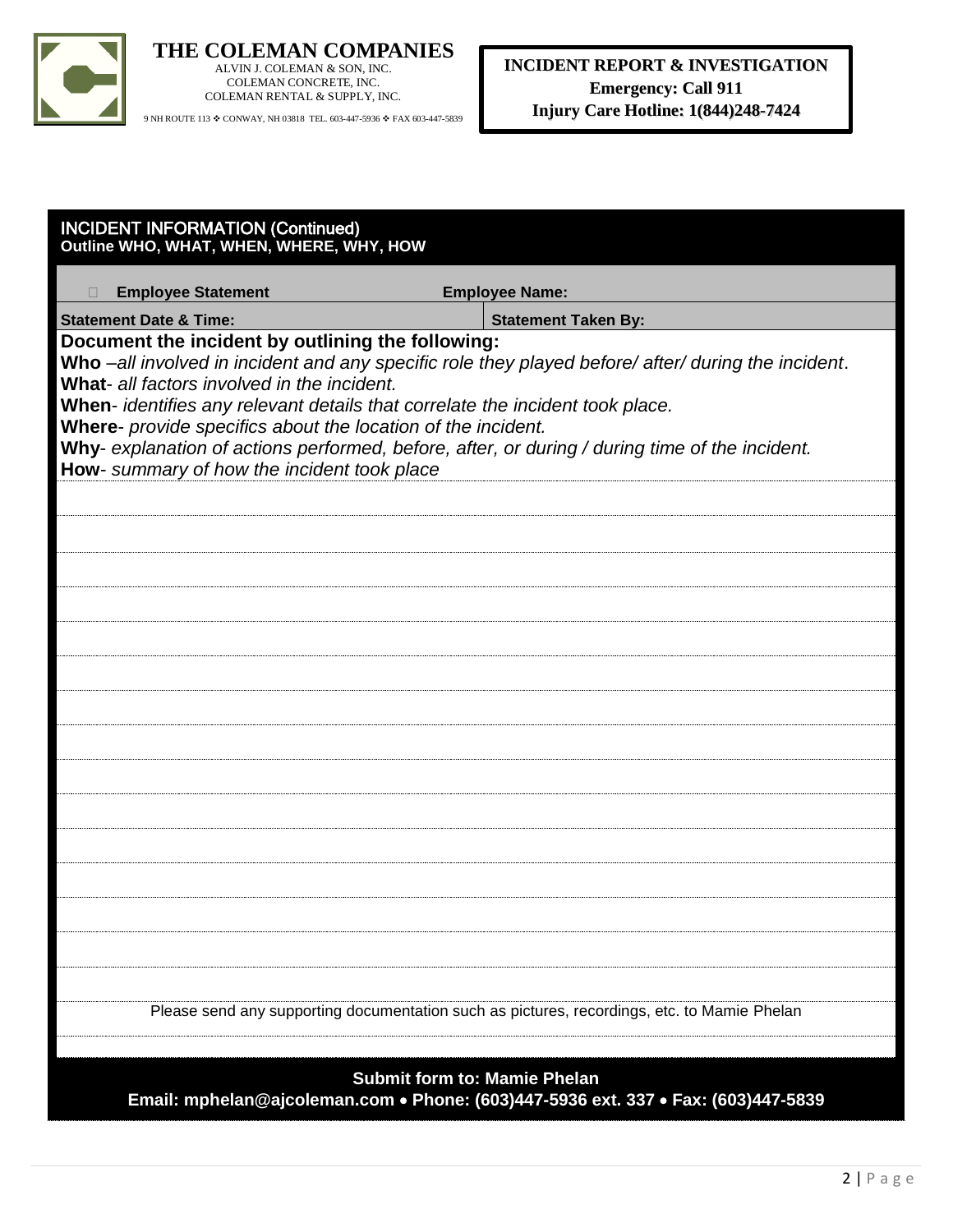

ALVIN J. COLEMAN & SON, INC. COLEMAN CONCRETE, INC. COLEMAN RENTAL & SUPPLY, INC.

9 NH ROUTE 113  $\spadesuit$  CONWAY, NH 03818 TEL. 603-447-5936  $\spadesuit$  FAX 603-447-5839

### **INCIDENT REPORT & INVESTIGATION Emergency: Call 911 Injury Care Hotline: 1(844)248-7424**

| <b>PART 3 - INCIDENT INVESTIGATION (Continued)</b> |  |
|----------------------------------------------------|--|
| <b>Completed by Supervisor</b>                     |  |

**Witness Statement** 

| Witness #                         | Name: | Phone: | Employer:                                                                                                                |
|-----------------------------------|-------|--------|--------------------------------------------------------------------------------------------------------------------------|
| <b>Statement Date &amp; Time:</b> |       |        | <b>Statement Taken By:</b>                                                                                               |
|                                   |       |        |                                                                                                                          |
| Statement:                        |       |        |                                                                                                                          |
|                                   |       |        |                                                                                                                          |
|                                   |       |        |                                                                                                                          |
|                                   |       |        |                                                                                                                          |
|                                   |       |        |                                                                                                                          |
|                                   |       |        |                                                                                                                          |
|                                   |       |        |                                                                                                                          |
|                                   |       |        |                                                                                                                          |
|                                   |       |        |                                                                                                                          |
| Signature:                        |       |        | Date:                                                                                                                    |
| Witness #                         | Name: | Phone: | Employer:                                                                                                                |
| <b>Statement Date &amp; Time:</b> |       |        | <b>Statement Taken By:</b>                                                                                               |
| Statement:                        |       |        |                                                                                                                          |
|                                   |       |        |                                                                                                                          |
|                                   |       |        |                                                                                                                          |
|                                   |       |        |                                                                                                                          |
|                                   |       |        |                                                                                                                          |
|                                   |       |        |                                                                                                                          |
|                                   |       |        |                                                                                                                          |
|                                   |       |        |                                                                                                                          |
| Signature:                        |       |        | Date:                                                                                                                    |
|                                   |       |        | <b>Submit form to: Mamie Phelan</b><br>Email: mphelan@ajcoleman.com • Phone: (603)447-5936 ext. 337 • Fax: (603)447-5839 |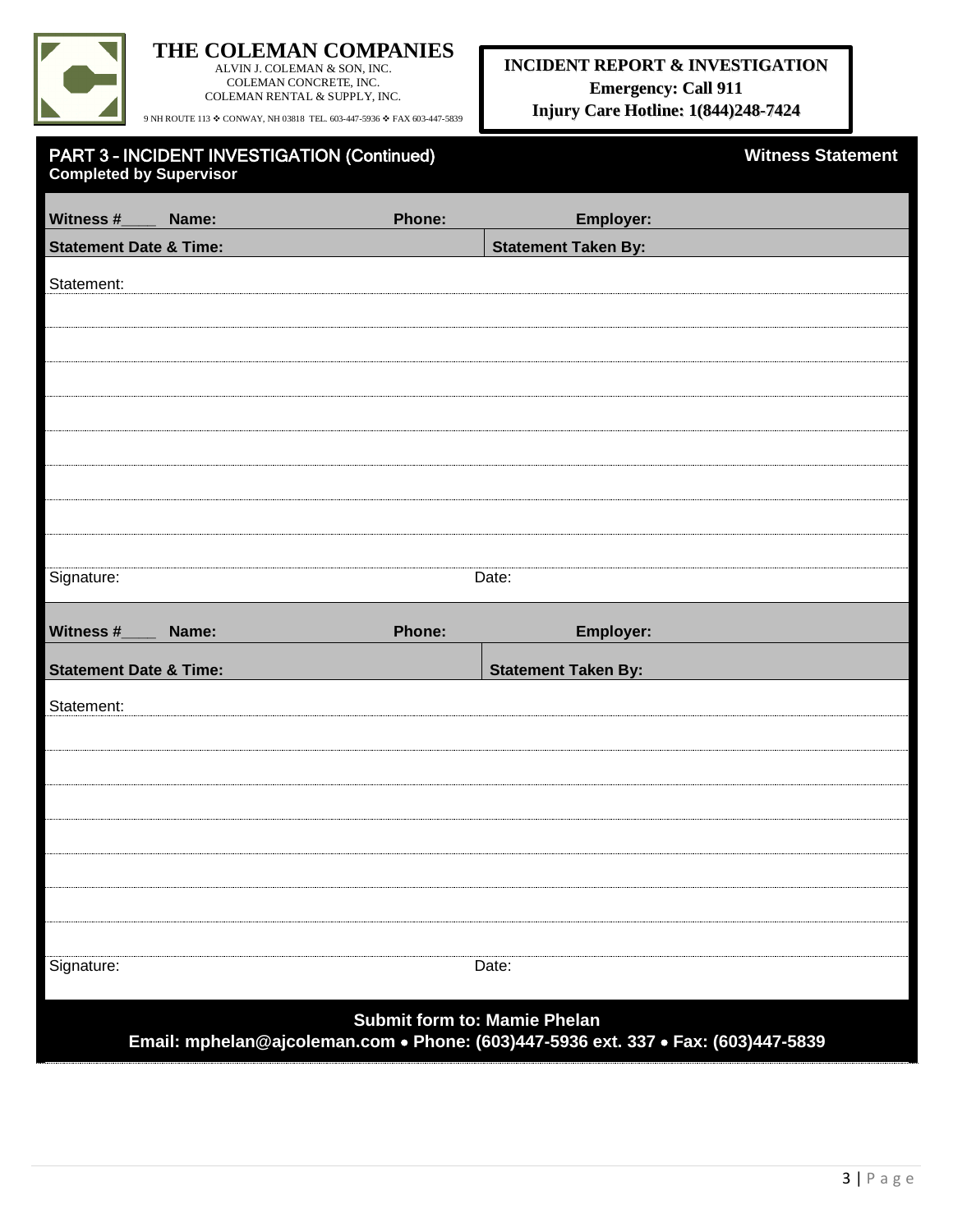

ALVIN J. COLEMAN & SON, INC. COLEMAN CONCRETE, INC. COLEMAN RENTAL & SUPPLY, INC.

9 NH ROUTE 113  $\spadesuit$  CONWAY, NH 03818 TEL. 603-447-5936  $\spadesuit$  FAX 603-447-5839

**INCIDENT INVESTIGATION & ANALYSIS** 

| <b>Completed by both Supervisor &amp; Employee (individual Copies required)</b>                                                                                                                                                                                                                                                                                                                                                                                                                                                                  |                                                                                                                                                                                                                                                                                                                            |  |  |
|--------------------------------------------------------------------------------------------------------------------------------------------------------------------------------------------------------------------------------------------------------------------------------------------------------------------------------------------------------------------------------------------------------------------------------------------------------------------------------------------------------------------------------------------------|----------------------------------------------------------------------------------------------------------------------------------------------------------------------------------------------------------------------------------------------------------------------------------------------------------------------------|--|--|
| Accident investigations determine not only what happened, but also how and why. The information gained from these investigations is<br>used to help prevent the recurrence of similar or perhaps more disastrous accidents. The following checkboxes and groupings are<br>provided as a starting point to help assess how and why the accident occurred. These checkboxes should be filled out in conjunction<br>with supplying your own written statement regarding the incident, so that the most complete accident analysis can be performed. |                                                                                                                                                                                                                                                                                                                            |  |  |
| 1. Direct Cause: What Directly Happened To Cause The Accident?                                                                                                                                                                                                                                                                                                                                                                                                                                                                                   |                                                                                                                                                                                                                                                                                                                            |  |  |
| □ Struck By Or Against Object □Caught In/Under/Between □Fall/Slip/Trip □Material Handling/Lifting                                                                                                                                                                                                                                                                                                                                                                                                                                                |                                                                                                                                                                                                                                                                                                                            |  |  |
| □ Repetitive Motion □ Chemical Exposure                                                                                                                                                                                                                                                                                                                                                                                                                                                                                                          |                                                                                                                                                                                                                                                                                                                            |  |  |
| $\Box$ Other:                                                                                                                                                                                                                                                                                                                                                                                                                                                                                                                                    |                                                                                                                                                                                                                                                                                                                            |  |  |
|                                                                                                                                                                                                                                                                                                                                                                                                                                                                                                                                                  |                                                                                                                                                                                                                                                                                                                            |  |  |
| Was the employee (Check all that apply to this investigation):                                                                                                                                                                                                                                                                                                                                                                                                                                                                                   |                                                                                                                                                                                                                                                                                                                            |  |  |
| $\Box$ In training $\Box$ Experienced in the job                                                                                                                                                                                                                                                                                                                                                                                                                                                                                                 |                                                                                                                                                                                                                                                                                                                            |  |  |
| $\Box$ Not using the correct tool or equipment                                                                                                                                                                                                                                                                                                                                                                                                                                                                                                   |                                                                                                                                                                                                                                                                                                                            |  |  |
| □ Not using the provided Personal Protective Equipment (PPE)                                                                                                                                                                                                                                                                                                                                                                                                                                                                                     | □ Not following company procedure/policy<br>□ Not using the tool or equipment correctly                                                                                                                                                                                                                                    |  |  |
| $\Box$ Not using the PPE correctly                                                                                                                                                                                                                                                                                                                                                                                                                                                                                                               | Properly Trained for the job                                                                                                                                                                                                                                                                                               |  |  |
| □ Operating equipment/tools unsafely                                                                                                                                                                                                                                                                                                                                                                                                                                                                                                             | $\Box$ Not practicing proper body mechanics<br>□ Tired due to medication                                                                                                                                                                                                                                                   |  |  |
| □ Operating equipment at unsafe speeds                                                                                                                                                                                                                                                                                                                                                                                                                                                                                                           |                                                                                                                                                                                                                                                                                                                            |  |  |
| □ Neglecting to get help and over exerted                                                                                                                                                                                                                                                                                                                                                                                                                                                                                                        |                                                                                                                                                                                                                                                                                                                            |  |  |
| <b>Management Factors</b>                                                                                                                                                                                                                                                                                                                                                                                                                                                                                                                        | <b>Personnel Related</b>                                                                                                                                                                                                                                                                                                   |  |  |
| <b>Training Not Provided</b><br>$\Box$<br>Poor Communication Regarding Duty Expectations<br>□<br>Improper Employee Assignment<br>П<br>Safety Inspection Failure Not Provided<br>П<br>Inadequate Preventative Maintenance<br>П<br>Productivity Given Priority Over Safety<br>П<br>Failure To Recognize Potential Hazards<br>П<br>Other:                                                                                                                                                                                                           | Insufficient Basic Knowledge Of Work Being<br>$\Box$<br>Performed<br>Inability To Think Decisions Through<br>$\Box$<br><b>History Of Accidents</b><br>$\Box$<br>Failure To Recognize Physical Limitations<br>$\Box$<br>Under The Influence Of Drugs Or Alcohol<br>$\Box$<br>Distracted while performing job<br>П<br>Other: |  |  |
| Work Between Trades Not Coordinated Properly<br>Ш<br>Safe Access Around Site Not Coordinated<br>$\Box$<br><b>Safety Factors</b><br><b>Other Trades Not Working Safely</b><br>$\Box$<br>П<br>Engineering and Design Does Not Account for Safety<br><b>Submit form to: Mamie Phelan</b><br>Email: mphelan@ajcoleman.com • Phone: (603)447-5936 ext. 337 • Fax: (603)447-5839                                                                                                                                                                       | General Contractor Failure to Promote an Attitude of working Safety                                                                                                                                                                                                                                                        |  |  |